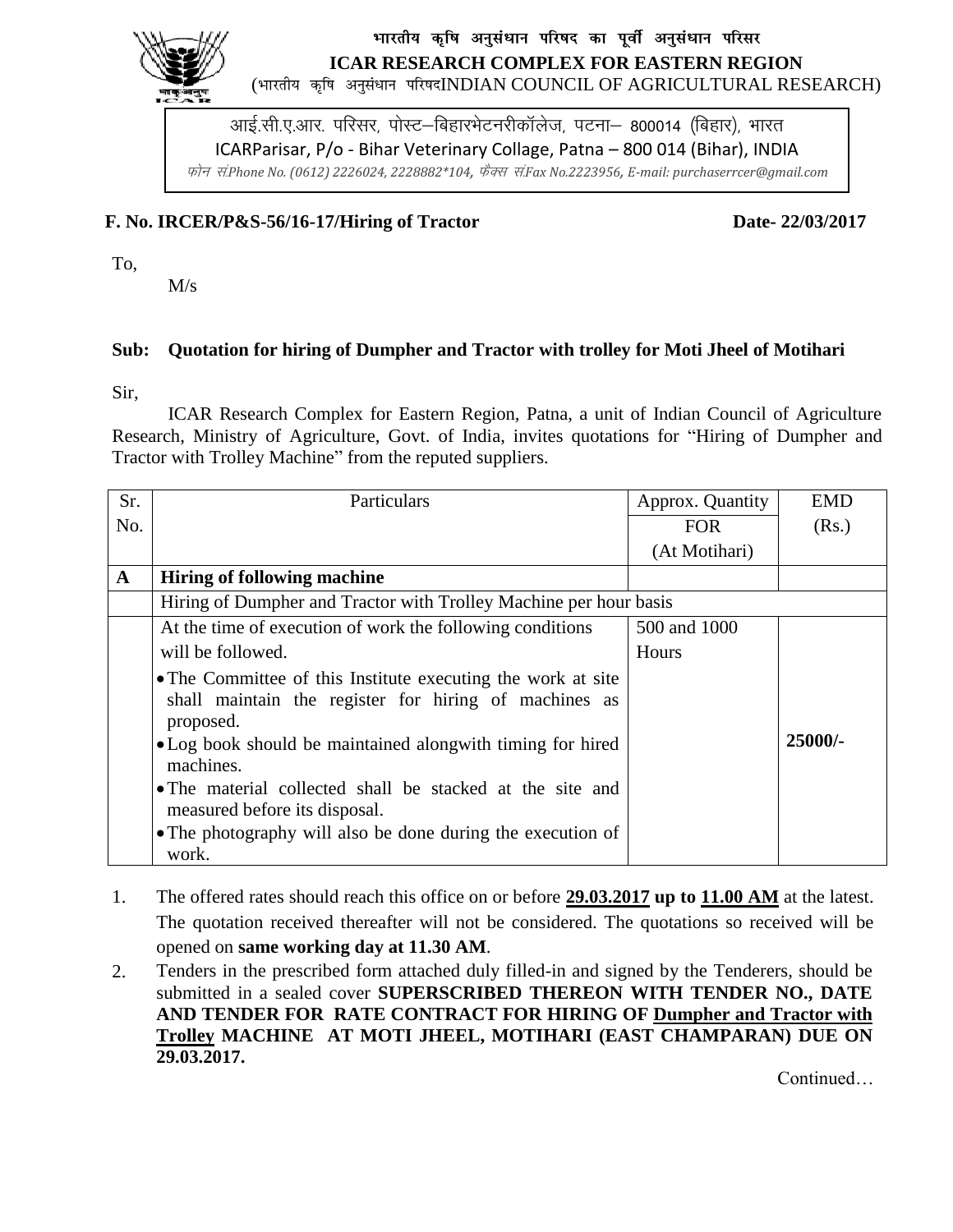- 3. No advance payment will be made but payment is assured within 30 days from the date of satisfactory receipt of supply and submission of your bill, subject to the condition that all the required formalities are accomplished before submission of bill.
- 4. Hours may be deleted / increased or decreased as per requirement, while placing the supply order.
- 5. The rates for respective quantities **to be delivered** at respective sites, should be quoted in enclosed format of Price Schedule on F.O.R at respective Delivery Points i.e. **At Moti Jheel, Motihari, (East Champaran), Bihar**.
- 6. The **supply** will have to be completed within **05 days** from the date of receipt of the respective supply order. Penalty will be imposed at 0.25% per day maximum upto 2.5% of the total cost of work, if works are not completed within in the scheduled time of mutual extended period. The Director, ICAR RCER may cancel the contract and take recourse to other action as deemed appropriate once the total amount exceeds 2.5% of the contract amount.
- 7. **Mandatory documents to be attached are:**
	- **i. REGISTRATION CERTIFICATE**
	- **ii. COPYOF VAT/SALES TAX NUMBERS**
	- **iii. INCOME TAX RETURN OF 2015-16**
	- **iv. COPY OF PAN CARD**

## **The above document must be enclosed with the quotation, failing which the quotation may not be considered.**

8. Tenderers are advised to inspect the site and its surroundings and satisfy themselves before submitting their tender as to the nature of the ground and sub-soil, the form and nature of the site, the means of access of the site, and in general shall themselves obtain all necessary information as to risks, contingencies and other circumstances which may influence or affect their tender. A tenderer shall be deemed to have full knowledge of the site whether he inspects it or not and no extra charges consequent upon any misunderstanding or otherwise shall be allowed. The tenderer shall be responsible for arranging and maintaining at his own cost all materials, tools and paints, facilities for workers and all other services required for executing type of work and all other services required for executing the work unless otherwise specifically provided for in the contract documents. Submission of a tender by a tenderer implies that he has read this notice and all other contract documents and has made himself aware of the scope and specification of the work to be done and all the stores, tools and plant, etc.,

to be arranged by him by the Government and local conditions and other factors having a bearing on the execution of the work.

- a. 2% of the total contract value will be charged if water  $\&$  electricity is provided by this Institute.
- 9. Income-tax at the prescribed rate will be deducted from the bill of the executing agency/contractor.
- 10. The Competent Authority on behalf of the Director, ICAR-RCER, does not bind himself to accept the lowest or any other tender and reserves right to reject any or all of the tenders received without assignment of any reason. All Tenders, in which any of the prescribed conditions are not fulfilled or are incomplete in any respect, are liable to be rejected.

Continued…..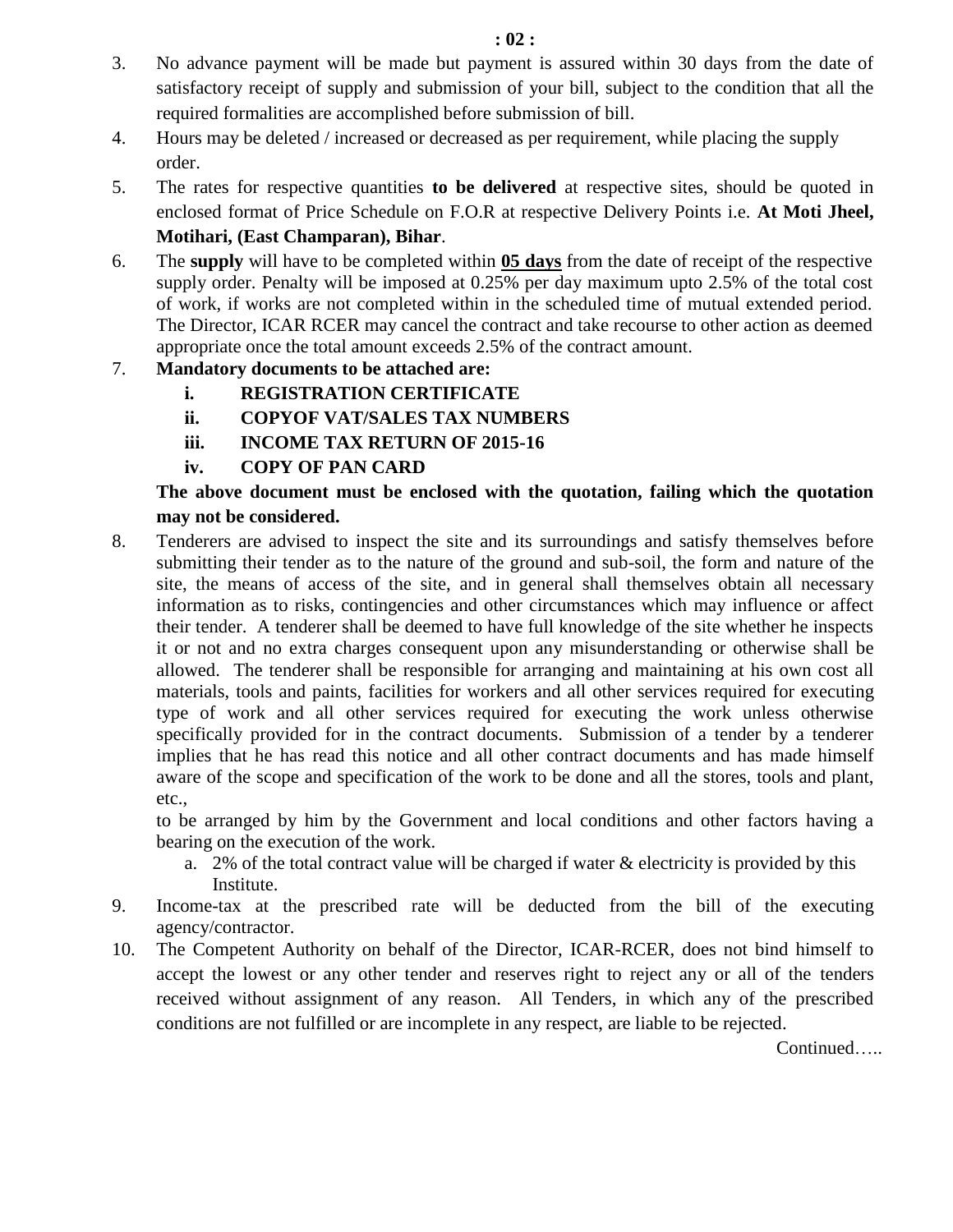- 11. Canvassing whether directly or indirectly, in connection with tenders is strictly prohibited and the tenders submitted by the contractors who resort to canvassing will be rejected.
- 12. Tender Documents are not transferable.
- 13 The Institute will not be responsible for any loss or damage in transit. Insurance if any required has to be done by the contractor at his own cost.
- 14. Materials to be purchased and test for various items of works to be carried as per CPWD/KPWD specifications or ISI standards.
- 15. The agency to whom work has been awarded will be the principal employer for the labour force. This Institute will have no liability in this regard.
- 16. The labourers engaged should strictly follow the discipline and decorum of the Institute and he will be liable for any loss or damage caused by them to the Institute property. The Institute will not be held responsible for payment of any compensation to the labourers engaged by him for any sort of things.
- 17. Implements / materials required for the above work should be provided by the contractor. The firm has to make their own arrangements for accommodation/food for the labourers. Then contractor shall pay all compensations etc., including accident compensations due to their labourers. The Institute will not be responsible for any claim by the labourers engaged by the firm.
- 18. Arbitration in respect of all disputes between the agency and the Institute in connection with the works shall be referred to the sole Arbitrator to be appointed by the council. The decision of the sole Arbitrator so appointed shall be final and binding on both the parties. Only courts in Patna shall have jurisdiction over any suit arising out of this transaction.
- 19. **Performance Security @ 5% of the anticipated overall drawal will be obtained at the time of award of Contract,** from the **s**uccessful contract awardee(s), in the shape of Demand Draft/Bank Guarantee drawn in favour of "ICAR Unit: ICAR-RCER, Patna", *which will be refunded after satisfactory completion of work.*
- 20. Tendering firm will be required to indicate their valid Income Tax /PAN No., Sale Tax / VAT numbers, Bank details for releasing of payment through RTGS etc.
- 21. Conditional offers are liable to be rejected summarily.
- 22. The Director, ICAR Research Complex for Eastern Region, Patna reserves all rights to accept or reject any of the quotations without assigning any reasons thereof.
- 23. **The tender document should be submitted intact with tenderer's signature and seal on every page and any pages should not be detached**. Failing this, the firm would be disqualified on technical grounds.

**Continued…**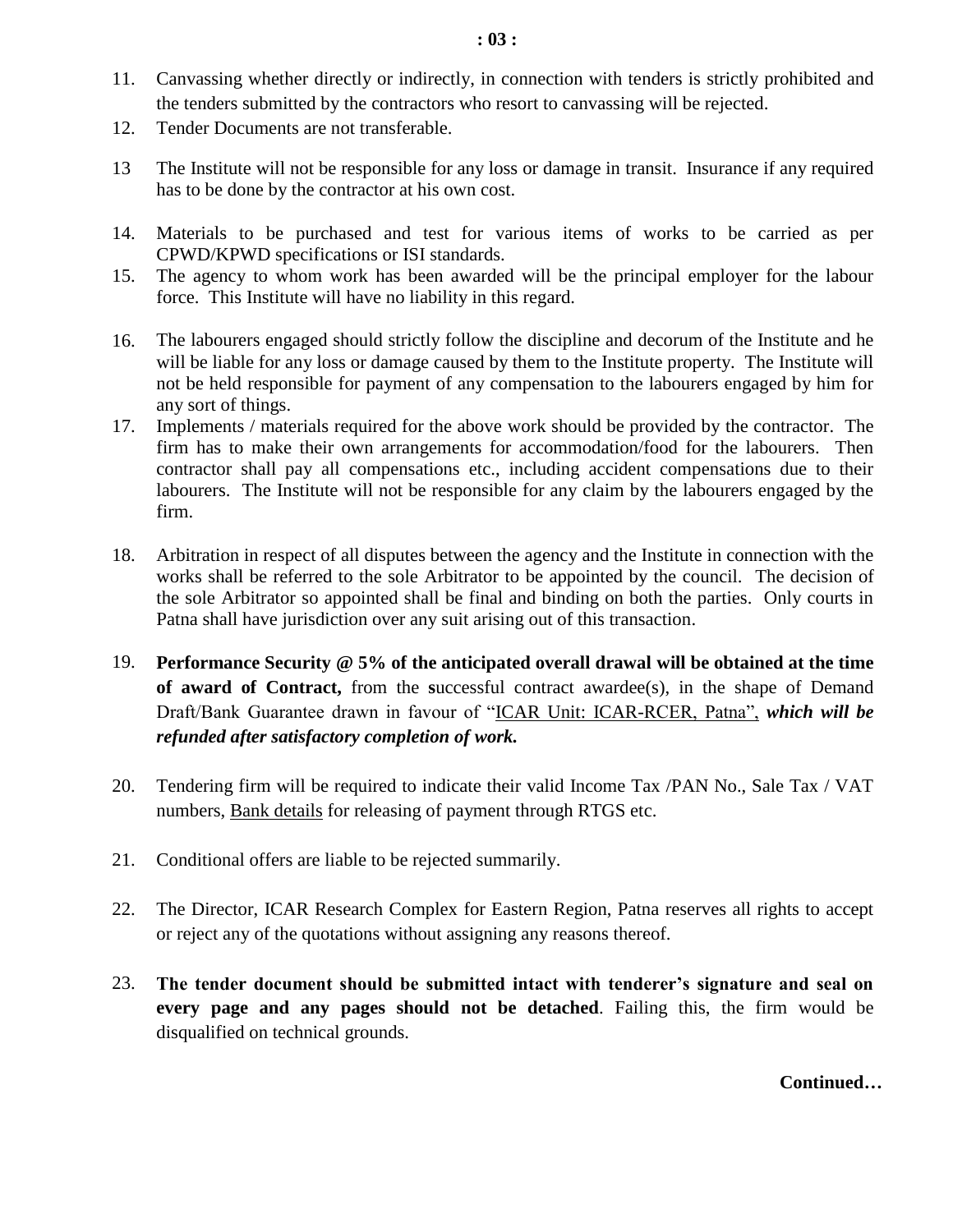- 24. Earnest Money Deposit @ **Rs. 25,000/-** is to be deposited in the shape of Demand Draft drawn in favour of "ICAR Unit: ICAR-RCER, Patna" alongwith quotation, which will adjusted against Performance Security or otherwise refunded. Quotations without EMD are liable to be rejected. The EMD shall not carry any interest.
- 25. **VALIDITY OF BID MUST BE FOR AT LEAST 90 DAYS.**
- 26. **The rate must be quoted for hiring of charges including POL, Labour Charges, etc. No extra charges will be borne by the Instittue.**
- 27. **The payment will not be made for the breakdown of Machine or any fault occurred in the Machine during the execution of the work.**

The quotations should be addressed to the **Asstt. Admin. Officer, ICAR Research Complex for Eastern Region, ICAR Parisar, P.O.: Bihar Veterinary College, Patna – 800014 (Bihar)** in a sealed cover superscribed quotation for **"Hiring of Dumpher and Tractor with Trolley Machine for Moti Jheel at Motihari (East Champaran)".**

Yours faithfully,

Asstt. Admin. Officer (P)